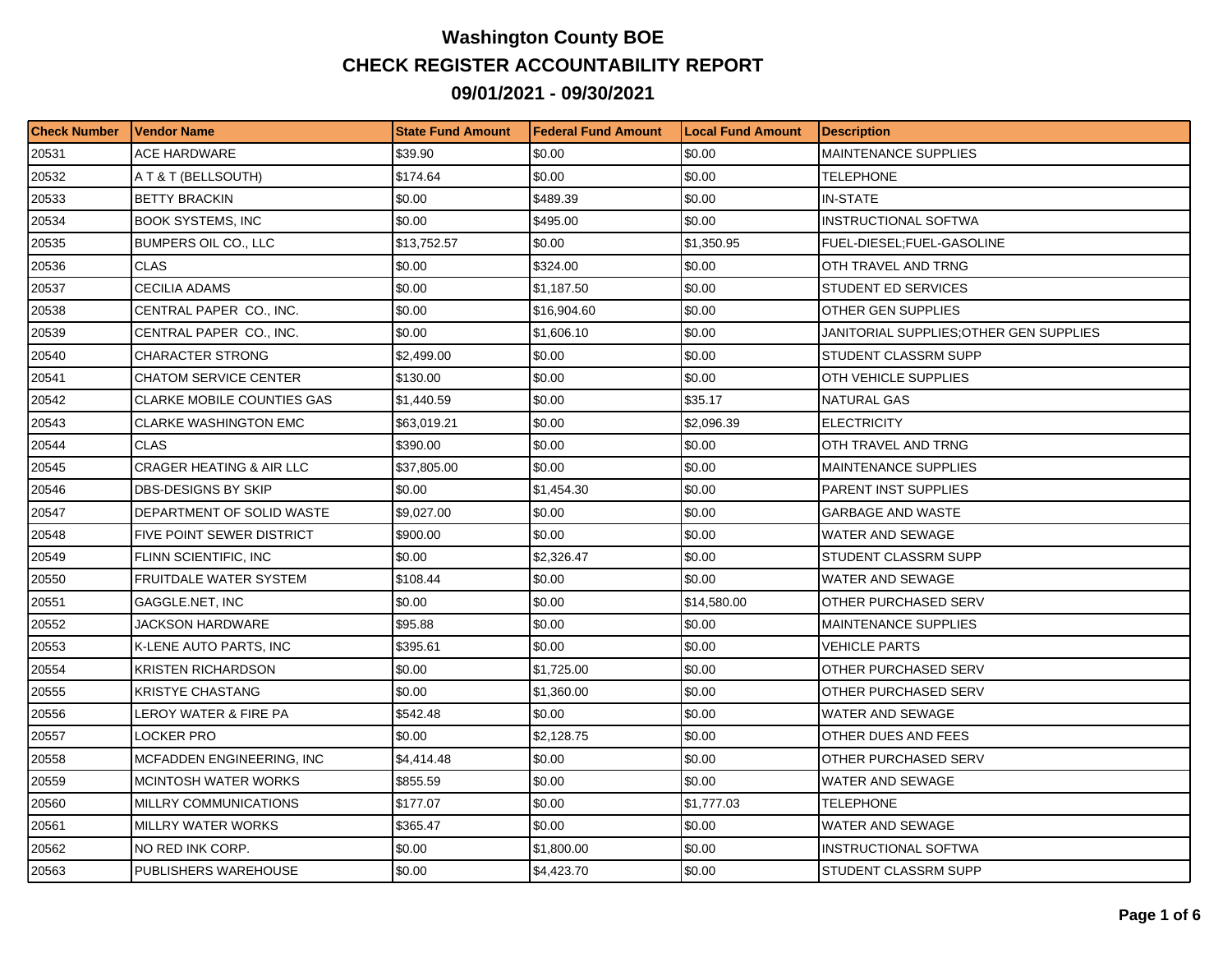| <b>Check Number</b> | <b>Vendor Name</b>                 | <b>State Fund Amount</b> | <b>Federal Fund Amount</b> | <b>Local Fund Amount</b> | <b>Description</b>                         |
|---------------------|------------------------------------|--------------------------|----------------------------|--------------------------|--------------------------------------------|
| 20564               | QUILL CORPORATION                  | \$54.52                  | \$15,314.30                | \$0.00                   | STUDENT CLASSRM SUPP; PARENT INST SUPPLIES |
| 20565               | REALLY GOOD STUFF                  | \$0.00                   | \$801.67                   | \$0.00                   | STUDENT CLASSRM SUPP                       |
| 20566               | RESOLUTIONS IN SPECIAL ED          | \$0.00                   | \$0.00                     | \$2,801.50               | LEGAL FEES                                 |
| 20567               | SCHOLASTIC INC.                    | \$0.00                   | \$609.84                   | \$0.00                   | <b>STUDENT CLASSRM SUPP</b>                |
| 20568               | <b>SCHOOL SPECIALTY</b>            | \$0.00                   | \$465.92                   | \$0.00                   | STUDENT CLASSRM SUPP                       |
| 20569               | <b>SCHOOLLIFE</b>                  | \$0.00                   | \$399.39                   | \$0.00                   | STUDENT CLASSRM SUPP                       |
| 20570               | SEQUEL ELECTRICAL SUPPLY           | \$592.60                 | \$0.00                     | \$0.00                   | <b>MAINTENANCE SUPPLIES</b>                |
| 20571               | THE GALLINI GROUP                  | \$0.00                   | \$0.00                     | \$3,599.00               | LEGAL FEES                                 |
| 20572               | THE PARENT INSTITUTE               | \$0.00                   | \$988.00                   | \$0.00                   | <b>PARENT INST SUPPLIES</b>                |
| 20573               | TINA JONES                         | \$0.00                   | \$0.00                     | \$269.92                 | LOCAL DISTRICT                             |
| 20574               | TSA, INC                           | \$0.00                   | \$8,822.00                 | \$0.00                   | NON-CAPITALIZED COMPUTERS                  |
| 20575               | UTILITIES BOARD TOWN OF CHATOM     | \$2,396.02               | \$0.00                     | \$50.00                  | WATER AND SEWAGE                           |
| 20576               | <b>VERIZON WIRELESS</b>            | \$146.49                 | \$0.00                     | \$723.35                 | TELEPHONE                                  |
| 20577               | <b>WOODBURN PRESS</b>              | \$0.00                   | \$425.10                   | \$0.00                   | <b>PARENT INST SUPPLIES</b>                |
| 20578               | AT&T                               | \$0.00                   | \$182.47                   | \$0.00                   | TELEPHONE                                  |
| 20579               | AIDB                               | \$0.00                   | \$30.54                    | \$0.00                   | OTHER PURCHASED SERV                       |
| 20580               | AIDB                               | \$0.00                   | \$30.54                    | \$0.00                   | OTHER PURCHASED SERV                       |
| 20581               | ANDREWS HARDWARE                   | \$0.00                   | \$27.03                    | \$0.00                   | OTHER PURCHASED SERV                       |
| 20582               | <b>ANGIE WHITE</b>                 | \$0.00                   | \$161.28                   | \$0.00                   | LOCAL DISTRICT                             |
| 20583               | A T & T (BELLSOUTH)                | \$0.00                   | \$1,078.75                 | \$0.00                   | TELEPHONE                                  |
| 20584               | <b>BIG CHARLIES PRODUCE</b>        | \$0.00                   | \$5,809.01                 | \$0.00                   | PURCHASED FOOD                             |
| 20585               | CENTRAL PAPER CO., INC.            | \$0.00                   | \$3,672.71                 | \$0.00                   | <b>FOOD SERV SUPPLIES</b>                  |
| 20586               | CENTRAL RESTAURANT PRODUCTS        | \$0.00                   | \$4,106.25                 | \$0.00                   | OTHER PURCHASED SERV                       |
| 20587               | COASTAL HUMITECH, LLC              | \$0.00                   | \$413.00                   | \$0.00                   | OTHER PURCHASED SERV                       |
| 20588               | DEBORAH DEARMON                    | \$0.00                   | \$183.68                   | \$0.00                   | LOCAL DISTRICT                             |
| 20589               | <b>DECKER EQUIPMENT</b>            | \$0.00                   | \$56.56                    | \$0.00                   | PURCHASED FOOD                             |
| 20590               | FELECIA JACKSON THOMAS             | \$0.00                   | \$66.08                    | \$0.00                   | LOCAL DISTRICT                             |
| 20591               | <b>HOBART SERVICE</b>              | \$0.00                   | \$1,518.08                 | \$0.00                   | OTHER PURCHASED SERV                       |
| 20592               | <b>HUBERT</b>                      | \$0.00                   | \$94.27                    | \$0.00                   | OTHER PURCHASED SERV                       |
| 20593               | JUDY REID                          | \$0.00                   | \$369.60                   | \$0.00                   | LOCAL DISTRICT                             |
| 20594               | LEWIS PEST CONTROL, INC            | \$0.00                   | \$120.00                   | \$0.00                   | <b>OTHER PURCHASED SERV</b>                |
| 20595               | <b>MARK S PLUMBING PARTS &amp;</b> | \$0.00                   | \$109.87                   | \$0.00                   | OTHER PURCHASED SERV                       |
| 20596               | MILLRY COMMUNICATIONS              | \$0.00                   | \$236.48                   | \$0.00                   | <b>TELEPHONE</b>                           |
| 20597               | MOBILE FIXTURE & EQUIP. CO.        | \$0.00                   | \$2,122.64                 | \$0.00                   | OTHER PURCHASED SERV                       |
| 20598               | NEW DAIRY OPCP, LLC                | \$0.00                   | \$13,367.62                | \$0.00                   | PURCHASED FOOD                             |
| 20599               | PENNY BUSBY                        | \$0.00                   | \$87.36                    | \$0.00                   | LOCAL DISTRICT                             |
| 20600               | QUILL CORPORATION                  | \$0.00                   | \$307.16                   | \$0.00                   | PURCHASED FOOD; OTHER PURCHASED SERV       |
| 20601               | THE MERCHANT COMPANY               | \$0.00                   | \$164.45                   | \$0.00                   | PURCHASED FOOD                             |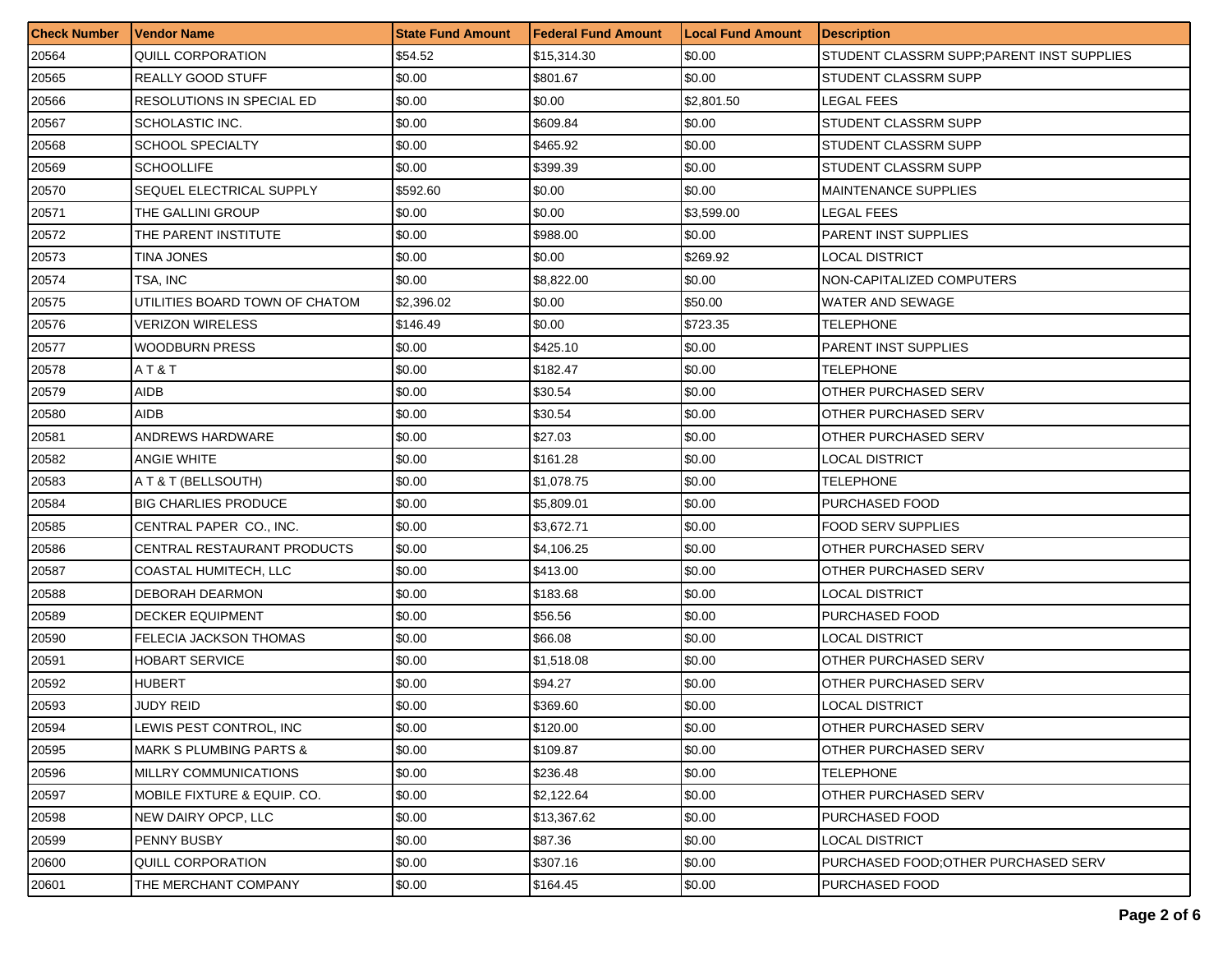| <b>Check Number</b> | Vendor Name                    | <b>State Fund Amount</b> | Federal Fund Amount | <b>Local Fund Amount</b> | <b>Description</b>                                                 |
|---------------------|--------------------------------|--------------------------|---------------------|--------------------------|--------------------------------------------------------------------|
| 20602               | THE MERCHANT COMPANY           | \$0.00                   | \$73,429.53         | \$0.00                   | PURCHASED FOOD;FOOD PROCESSING SUPP;FOOD SERV<br>SUPPLIES          |
| 20603               | WASHINGTON COUNTY NEWS         | \$0.00                   | \$409.50            | \$0.00                   | OTHER PURCHASED SERV                                               |
| 20604               | <b>AIDB</b>                    | \$0.00                   | \$152.02            | \$0.00                   | OTHER PURCHASED SERV                                               |
| 20605               | ANDREWS HARDWARE               | \$0.00                   | \$209.49            | \$0.00                   | OTHER PURCHASED SERV                                               |
| 20606               | CENTRAL PAPER CO., INC.        | \$0.00                   | \$766.78            | \$0.00                   | LOCAL DISTRICT: OTHER PURCHASED SERV                               |
| 20607               | <b>HOBART SERVICE</b>          | \$0.00                   | \$1,536.87          | \$0.00                   | OTHER PURCHASED SERV                                               |
| 20608               | <b>KAREN HAGAN</b>             | \$0.00                   | \$128.80            | \$0.00                   | LOCAL DISTRICT                                                     |
| 20609               | <b>QUILL CORPORATION</b>       | \$0.00                   | \$341.06            | \$0.00                   | OTHER PURCHASED SERV                                               |
| 20610               | THE MERCHANT COMPANY           | \$0.00                   | \$59,919.61         | \$0.00                   | PURCHASED FOOD:FOOD PROCESSING SUPP:FOOD SERV<br><b>SUPPLIES</b>   |
| 20611               | AASSP/AAMSP                    | \$245.00                 | \$0.00              | \$0.00                   | OTH TRAVEL AND TRNG                                                |
| 20612               | ABDO PUBLISHING                | \$2,326.80               | \$0.00              | \$0.00                   | LIBRARY BOOKS                                                      |
| 20613               | AG PARTS WORLDWIDE             | \$0.00                   | \$0.00              | \$2,497.50               | OTHER INST SUPPLIES                                                |
| 20614               | ALA DEPT OF LABOR              | \$550.00                 | \$0.00              | \$0.00                   | OTHER PURCHASED SERV                                               |
| 20615               | ALABAMA DEPARTMENT OF EDUCATIO | \$3,659.88               | \$0.00              | \$0.00                   | CARRER AND TECH EXT SCH YR                                         |
| 20616               | Allied 100                     | \$485.25                 | \$0.00              | \$0.00                   | OTHER GEN SUPPLIES                                                 |
| 20617               | ALLISON CRAGER                 | \$235.20                 | \$0.00              | \$0.00                   | LOCAL DISTRICT                                                     |
| 20618               | AMAZON                         | \$4,162.05               | \$1,658.00          | \$0.00                   | CLASSROOM EQUIPMENT:STUDENT CLASSRM<br><b>SUPP:LIBRARY BOOKS</b>   |
| 20619               | AMAZON                         | \$1,420.65               | \$659.65            | \$0.00                   | CLASSROOM EQUIPMENT; STUDENT CLASSRM SUPP; STAFF<br>TRAIN SUPPLIES |
| 20620               | AMSTERDAM PRINTING COMPANY     | \$0.00                   | \$142.72            | \$0.00                   | <b>PARENT INST SUPPLIES</b>                                        |
| 20621               | <b>AMY DEES</b>                | \$47.01                  | \$0.00              | \$0.00                   | OTH TRAVEL AND TRNG                                                |
| 20622               | ANDREWS HARDWARE               | \$5,198.64               | \$0.00              | \$0.00                   | CLASSROOM EQUIPMENT MAINTENANCE SUPPLIES                           |
| 20623               | APPLE INC                      | \$199.90                 | \$0.00              | \$0.00                   | CLASSROOM EQUIPMENT                                                |
| 20624               | <b>APRIL FETHKE</b>            | \$531.36                 | \$0.00              | \$429.33                 | OTH TRAVEL AND TRNG:OTHER INST SUPPLIES                            |
| 20625               | ASHLIE HENRY                   | \$94.95                  | \$0.00              | \$0.00                   | OTH TRAVEL AND TRNG                                                |
| 20626               | A T & T (BELLSOUTH)            | \$0.00                   | \$137.32            | \$0.00                   | <b>TELEPHONE</b>                                                   |
| 20627               | <b>BENJAMIN JONES</b>          | \$15.68                  | \$0.00              | \$0.00                   | OTH TRAVEL AND TRNG                                                |
| 20628               | <b>BETTY BRACKIN</b>           | \$0.00                   | \$123.20            | \$0.00                   | <b>LOCAL DISTRICT</b>                                              |
| 20629               | <b>BOOK SYSTEMS, INC</b>       | \$495.00                 | \$0.00              | \$0.00                   | <b>LIBRARY BOOKS</b>                                               |
| 20630               | <b>BRANDY BYRD</b>             | \$0.00                   | \$112.00            | \$0.00                   | LOCAL DISTRICT                                                     |
| 20631               | <b>BRENT JONES</b>             | \$752.72                 | \$0.00              | \$0.00                   | <b>LOCAL DISTRICT</b>                                              |
| 20632               | <b>BRIAN HENRY</b>             | \$200.00                 | \$0.00              | \$0.00                   | OTH TRAVEL AND TRNG                                                |
| 20633               | <b>BUMPERS OIL CO., LLC</b>    | \$12,984.24              | \$0.00              | \$0.00                   | <b>FUEL-DIESEL</b>                                                 |
| 20634               | <b>CECILIA ADAMS</b>           | \$0.00                   | \$2,046.00          | \$0.00                   | <b>STUDENT ED SERVICES</b>                                         |
| 20635               | CENTRAL PAPER CO., INC.        | \$0.00                   | \$0.00              | \$3,675.96               | JANITORIAL SUPPLIES                                                |
| 20636               | CENTRAL PAPER CO., INC.        | \$0.00                   | \$0.00              | \$4,875.90               | JANITORIAL SUPPLIES: OF FICE SUPPLIES                              |
| 20637               | CENTRAL PAPER CO., INC.        | \$0.00                   | \$0.00              | \$413.35                 | OFFICE SUPPLIES; JANITORIAL SUPPLIES                               |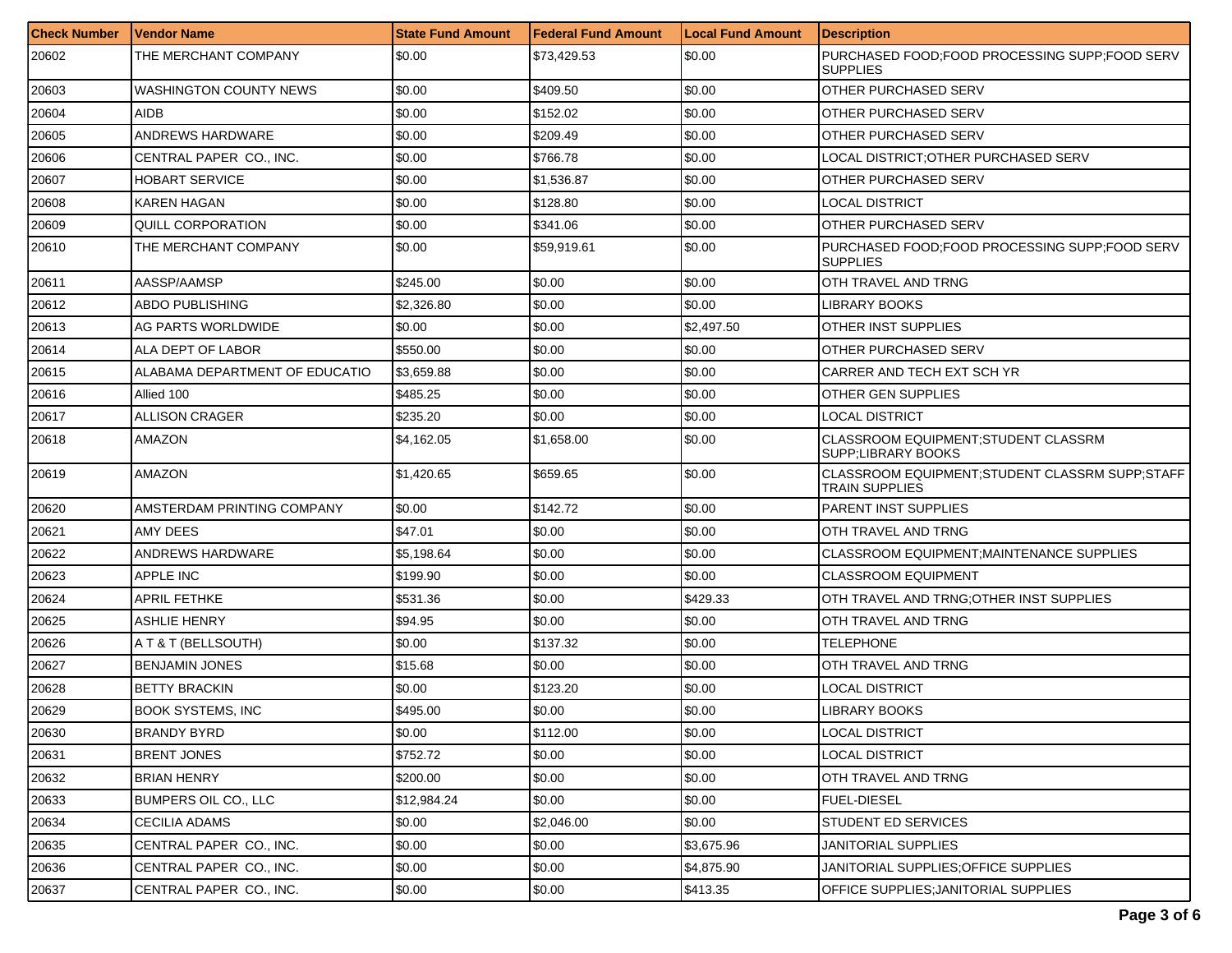| <b>Check Number</b> | Vendor Name                         | <b>State Fund Amount</b> | <b>Federal Fund Amount</b> | <b>Local Fund Amount</b> | <b>Description</b>                         |
|---------------------|-------------------------------------|--------------------------|----------------------------|--------------------------|--------------------------------------------|
| 20638               | <b>CINTAS</b>                       | \$336.00                 | \$0.00                     | \$0.00                   | OTH VEHICLE SUPPLIES; MAINTENANCE SUPPLIES |
| 20639               | <b>CLINT WOFFORD</b>                | \$200.00                 | \$0.00                     | \$0.00                   | OTH TRAVEL AND TRNG                        |
| 20640               | COASTAL AL COMM. COLLEGE            | \$0.00                   | \$1,592.69                 | \$0.00                   | STUDENT CLASSRM SUPP                       |
| 20641               | COMPUTER SOFTWARE INNOVATIONS       | \$0.00                   | \$0.00                     | \$1,132.60               | OFFICE SUPPLIES                            |
| 20642               | <b>CPC OFFICE TECHNOLOGIES</b>      | \$770.35                 | \$0.00                     | \$0.00                   | OFFICE SUPPLIES                            |
| 20643               | <b>CRAGER HEATING &amp; AIR LLC</b> | \$31,295.00              | \$0.00                     | \$0.00                   | <b>MAINTENANCE SUPPLIES</b>                |
| 20644               | <b>CRAGER HEATING &amp; AIR LLC</b> | \$12,406.00              | \$0.00                     | \$0.00                   | <b>MAINTENANCE SUPPLIES</b>                |
| 20645               | CURRICULUM ADVANTAGE, INC.          | \$5,400.00               | \$0.00                     | \$0.00                   | OTH TRAVEL AND TRNG                        |
| 20646               | D & D AUTO SUPPLY                   | \$12.90                  | \$0.00                     | \$0.00                   | <b>MAINTENANCE SUPPLIES</b>                |
| 20647               | DOERR TECHNOLOGY                    | \$80,688.00              | \$0.00                     | \$0.00                   | <b>BUILDING IMPROVEMENT</b>                |
| 20648               | EVANGELIA GREVENITIS                | \$0.00                   | \$2,980.00                 | \$0.00                   | <b>OTHER PURCHASED SERV</b>                |
| 20649               | <b>FLINN SCIENTIFIC, INC</b>        | \$0.00                   | \$4,586.79                 | \$0.00                   | STUDENT CLASSRM SUPP                       |
| 20650               | <b>FRAISER OUSLEY CONSTRUCTION</b>  | \$410,965.00             | \$0.00                     | \$0.00                   | <b>BUILDING IMPROVEMENT</b>                |
| 20651               | <b>FRUITDALE HIGH</b>               | \$0.00                   | \$1,011.75                 | \$0.00                   | OTHER DUES AND FEES                        |
| 20652               | <b>GLOBAL INDUSTRIAL</b>            | \$0.00                   | \$13,919.99                | \$0.00                   | <b>CLASSROOM EQUIPMENT</b>                 |
| 20653               | <b>GOPHER</b>                       | \$0.00                   | \$71.61                    | \$0.00                   | STUDENT CLASSRM SUPP                       |
| 20654               | LITERACY RESOURCES, LLC             | \$0.00                   | \$345.56                   | \$0.00                   | STUDENT CLASSRM SUPP                       |
| 20655               | <b>HIGH LEVERAGE PRACTICES</b>      | \$874.73                 | \$0.00                     | \$0.00                   | <b>STAFF TRAIN SUPPLIES</b>                |
| 20656               | <b>HOBSON WATER SYSTEM</b>          | \$0.00                   | \$0.00                     | \$144.04                 | WATER AND SEWAGE                           |
| 20657               | INTERSTATE BATTERIES                | \$273.90                 | \$0.00                     | \$0.00                   | VEHICLE PARTS                              |
| 20658               | JEFFREY FORD                        | \$232.98                 | \$0.00                     | \$0.00                   | LOCAL DISTRICT                             |
| 20659               | JOAN H WOOD                         | \$0.00                   | \$1,370.00                 | \$0.00                   | OTHER PURCHASED SERV                       |
| 20660               | K-LENE AUTO PARTS, INC              | \$327.10                 | \$0.00                     | \$0.00                   | VEHICLE PARTS                              |
| 20661               | KIMBERLY MILLER                     | \$0.00                   | \$525.00                   | \$0.00                   | OTHER PURCHASED SERV                       |
| 20662               | <b>KRISTEN RICHARDSON</b>           | \$0.00                   | \$875.00                   | \$0.00                   | STUDENT ED SERVICES                        |
| 20663               | <b>KYLE RICHARDSON</b>              | \$200.00                 | \$0.00                     | \$0.00                   | OTH TRAVEL AND TRNG                        |
| 20664               | <b>KYLE SAVAGE</b>                  | \$1,800.00               | \$0.00                     | \$0.00                   | OTHER PURCHASED SERV                       |
| 20665               | LISA CONNELL                        | \$0.00                   | \$26.58                    | \$0.00                   | OTH NONINST SUPPLIES                       |
| 20666               | LOREE MAY                           | \$0.00                   | \$290.00                   | \$0.00                   | OTHER PURCHASED SERV                       |
| 20667               | LYLIA RIVERS                        | \$0.00                   | \$170.80                   | \$0.00                   | LOCAL DISTRICT                             |
| 20668               | <b>LYNN ROCKWELL</b>                | \$0.00                   | \$275.00                   | \$0.00                   | <b>OTHER PURCHASED SERV</b>                |
| 20669               | <b>MELINDA COAKER</b>               | \$130.00                 | \$0.00                     | \$0.00                   | OTH TRAVEL AND TRNG                        |
| 20670               | MILLRY HIGH SCHOOL                  | \$0.00                   | \$0.00                     | \$14,361.00              | OTHER EQUIPMENT                            |
| 20671               | NEARPOD, INC.                       | \$2,700.00               | \$0.00                     | \$0.00                   | NON-CAPITALIZED COMPUTERS                  |
| 20672               | OLEATHA ANDERSON                    | \$68.84                  | \$0.00                     | \$0.00                   | OTH TRAVEL AND TRNG                        |
| 20673               | PACE ANALYTICAL SERVICES LLC        | \$330.00                 | \$0.00                     | \$0.00                   | OTHER PURCHASED SERV                       |
| 20674               | PACE ANALYTICAL SERVICES LLC        | \$734.00                 | \$0.00                     | \$0.00                   | OTHER PURCHASED SERV                       |
| 20675               | <b>PATSY REED</b>                   | \$0.00                   | \$327.04                   | \$0.00                   | <b>LOCAL DISTRICT</b>                      |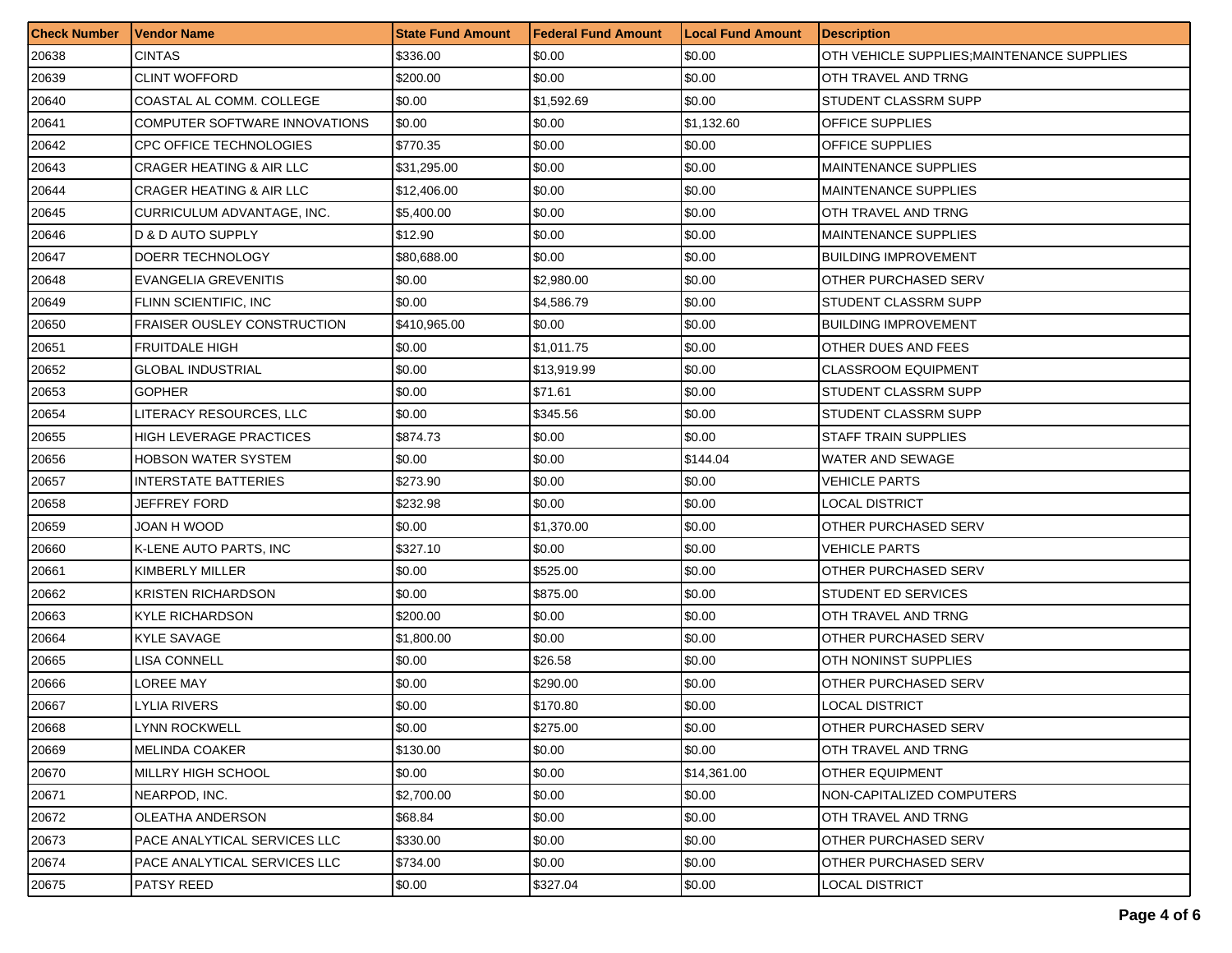| <b>Check Number</b> | Vendor Name                    | <b>State Fund Amount</b> | Federal Fund Amount | <b>Local Fund Amount</b> | <b>Description</b>                                                                                                            |
|---------------------|--------------------------------|--------------------------|---------------------|--------------------------|-------------------------------------------------------------------------------------------------------------------------------|
| 20676               | PAUL GARTMAN                   | \$638.71                 | \$0.00              | \$0.00                   | OTH TRAVEL AND TRNG                                                                                                           |
| 20677               | PERMA BOUND BOOKS              | \$6,770.38               | \$0.00              | \$0.00                   | LIBRARY BOOKS                                                                                                                 |
| 20678               | <b>PITNEY BOWES</b>            | \$80.74                  | \$0.00              | \$0.00                   | <b>POSTAGE</b>                                                                                                                |
| 20679               | <b>POSITIVE PROMOTIONS</b>     | \$0.00                   | \$660.24            | \$0.00                   | <b>PARENT INST SUPPLIES</b>                                                                                                   |
| 20680               | POWERSCHOOL GROUP LLC          | \$0.00                   | \$25,648.71         | \$0.00                   | <b>STAFF ED SERVICES</b>                                                                                                      |
| 20681               | PUBLISHERS WAREHOUSE           | \$0.00                   | \$3,800.00          | \$0.00                   | STUDENT CLASSRM SUPP                                                                                                          |
| 20682               | PUBLISHERS WAREHOUSE           | \$78,756.47              | \$0.00              | \$0.00                   | TEXTBOOKS:STUDENT CLASSRM SUPP                                                                                                |
| 20683               | PUBLISHERS WAREHOUSE           | \$78,866.50              | \$374.10            | \$0.00                   | TEXTBOOKS:STUDENT CLASSRM SUPP                                                                                                |
| 20684               | <b>PUBLISHERS WAREHOUSE</b>    | \$22,235.65              | \$0.00              | \$0.00                   | <b>TEXTBOOKS</b>                                                                                                              |
| 20685               | <b>QUILL CORPORATION</b>       | \$11,574.31              | \$2,771.74          | \$403.88                 | STUDENT CLASSRM SUPP; OTHER GEN SUPPLIES; OTHER<br>INST SUPPLIES; NON-CAPITALIZED COMPUTERS; OFFICE<br>SUPPLIES;LIBRARY BOOKS |
| 20686               | QUIZIZZ INC                    | \$1,013.00               | \$0.00              | \$0.00                   | <b>INSTRUCTIONAL SOFTWA</b>                                                                                                   |
| 20687               | RAMEY S SUPER VALU             | \$75.13                  | \$0.00              | \$328.96                 | PURCHASED FOOD; OTH VEHICLE SUPPLIES                                                                                          |
| 20688               | RANDI KNAPP                    | \$0.00                   | \$825.00            | \$0.00                   | STUDENT ED SERVICES                                                                                                           |
| 20689               | REFLECTIVE IMAGE               | \$976.69                 | \$0.00              | \$0.00                   | OTH VEHICLE SUPPLIES                                                                                                          |
| 20690               | ROOKIE AUTOMOTIVE              | \$183.15                 | \$0.00              | \$0.00                   | VEHICLE PARTS                                                                                                                 |
| 20691               | ROOKIE AUTOMOTIVE              | \$203.26                 | \$0.00              | \$0.00                   | VEHICLE PARTS                                                                                                                 |
| 20692               | SAMANTHA WILLIAMS              | \$0.00                   | \$70.56             | \$0.00                   | LOCAL DISTRICT                                                                                                                |
| 20693               | SCHOOL NURSE SUPPLY, INC       | \$852.95                 | \$0.00              | \$0.00                   | OTHER GEN SUPPLIES                                                                                                            |
| 20694               | <b>SCHOOL SPECIALTY</b>        | \$1,919.18               | \$158.48            | \$0.00                   | CLASSROOM EQUIPMENT;STUDENT CLASSRM SUPP                                                                                      |
| 20695               | SCHOOL SUPERINTENDENTS OF      | \$0.00                   | \$0.00              | \$433.00                 | <b>ASSOCIATION DUES</b>                                                                                                       |
| 20696               | <b>SHANNON UTSEY</b>           | \$313.60                 | \$0.00              | \$0.00                   | LOCAL DISTRICT                                                                                                                |
| 20697               | <b>SMART WORK ETHICS</b>       | \$0.00                   | \$6,000.00          | \$0.00                   | STUDENT CLASSRM SUPP                                                                                                          |
| 20698               | STATE FARM MUTUAL INSURANCE    | \$341.25                 | \$0.00              | \$6,228.81               | <b>INSURANCE SERVICES</b>                                                                                                     |
| 20699               | <b>SUSAN HOLLINGER</b>         | \$1,490.00               | \$0.00              | \$0.00                   | OTHER PURCHASED SERV                                                                                                          |
| 20700               | <b>TELEMETRICS</b>             | \$581.00                 | \$0.00              | \$0.00                   | OTHER GEN SUPPLIES                                                                                                            |
| 20701               | THE ELEGANT EVENTS             | \$0.00                   | \$600.00            | \$0.00                   | <b>PARENT INST SUPPLIES</b>                                                                                                   |
| 20702               | THE LIBRARY STORE, INC.        | \$2,749.04               | \$0.00              | \$0.00                   | LIBRARY BOOKS:OTHER INST SUPPLIES                                                                                             |
| 20703               | <b>THOMPSON GAS-CHATOM</b>     | \$198.92                 | \$0.00              | \$0.00                   | PROPANE GAS                                                                                                                   |
| 20704               | <b>TIFFANY COAKER</b>          | \$103.90                 | \$0.00              | \$0.00                   | OTH TRAVEL AND TRNG                                                                                                           |
| 20705               | TRANSPORTATION SOUTH           | \$337.90                 | \$0.00              | \$0.00                   | <b>VEHICLE PARTS</b>                                                                                                          |
| 20706               | TSA, INC                       | \$4,852.00               | \$1,946.00          | \$0.00                   | NON-CAPITALIZED COMPUTERS; OTHER INST SUPPLIES                                                                                |
| 20707               | TURNER ONDERDONK KIMBROUGH     | \$0.00                   | \$0.00              | \$2,915.12               | LEGAL FEES                                                                                                                    |
| 20708               | UNIVERSITY OF ALABAMA          | \$0.00                   | \$0.00              | \$200.00                 | OTH TRAVEL AND TRNG                                                                                                           |
| 20709               | <b>VERIZON WIRELESS</b>        | \$213.89                 | \$0.00              | \$429.56                 | <b>TELEPHONE</b>                                                                                                              |
| 20710               | WARD INTERNATIONAL TRUCKS. INC | \$3,631.74               | \$0.00              | \$0.00                   | <b>VEHICLE PARTS</b>                                                                                                          |
| 20711               | WASHINGTON CO SHERIFF OFFICE   | \$0.00                   | \$0.00              | \$1,110.00               | <b>OTHER PURCHASED SERV</b>                                                                                                   |
| 20712               | WASHINGTON COUNTY HIGH SCHOOL  | \$0.00                   | \$137.80            | \$0.00                   | OTH NONINST SUPPLIES                                                                                                          |